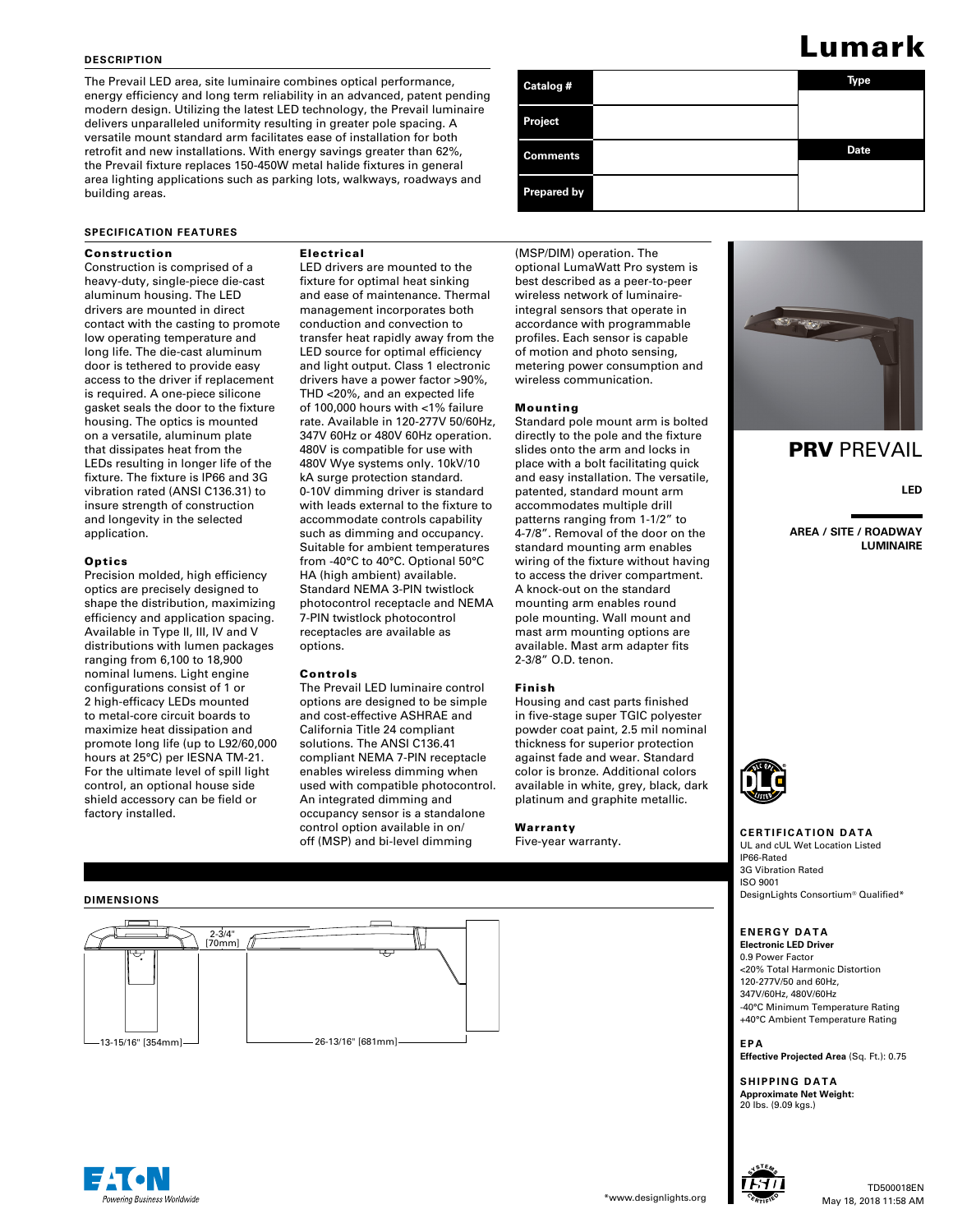# **VERSATILE MOUNT SYSTEM**



### **MOUNTING CONFIGURATIONS AND EPAS**



# **OPTICAL CONFIGURATIONS**





#### **POWER AND LUMENS**

| <b>Light Engine</b>          |                   | A15      | A25                                            | A40                                            | A60                                            |
|------------------------------|-------------------|----------|------------------------------------------------|------------------------------------------------|------------------------------------------------|
| <b>Nominal Power (Watts)</b> |                   | 57W      | 87W                                            | 143W                                           | 163W                                           |
| Input Current @ 120V (A)     |                   | 0.49     | 0.76                                           | 1.23                                           | 1.34                                           |
| Input Current @ 277V (A)     |                   | 0.22     | 0.35                                           | 0.54                                           | 0.60                                           |
| Input Current @ 347V (A)     |                   | 0.18     | 0.28                                           | 0.45                                           | 0.49                                           |
| Input Current @ 480V (A)     |                   | 0.13     | 0.21                                           | 0.33                                           | 0.35                                           |
|                              | Lumens            | 6,139    | 10,204                                         | 15,073                                         | 18,830                                         |
| <b>Type II</b>               | <b>BUG Rating</b> | B1-U0-G1 | B <sub>2</sub> -U <sub>0</sub> -G <sub>2</sub> | B3-U0-G3                                       | B3-U0-G3                                       |
| Type III                     | Lumens            | 6,192    | 10,292                                         | 15,203                                         | 18,992                                         |
|                              | <b>BUG Rating</b> | B1-U0-G2 | B2-U0-G3                                       | B <sub>2</sub> -U <sub>0</sub> -G <sub>3</sub> | B3-U0-G4                                       |
| Type IV                      | Lumens            | 6,173    | 10,261                                         | 15,157                                         | 18,935                                         |
|                              | <b>BUG Rating</b> | B1-U0-G3 | B2-U0-G3                                       | B <sub>2</sub> -U <sub>0</sub> -G <sub>4</sub> | B <sub>2</sub> -U <sub>0</sub> -G <sub>5</sub> |
| Type V                       | Lumens            | 6,393    | 10,627                                         | 15,697                                         | 19,610                                         |
|                              | <b>BUG Rating</b> | B3-U0-G3 | B4-U0-G3                                       | B4-U0-G4                                       | <b>B5-U0-G4</b>                                |

**NOTE**: Lumen output for standard bronze fixture color. Different housing colors impact lumen output. IES files for the non-standard colors are available upon request.



# **Eaton**<br>1121 Highway 74 South<br>Peachtree City, GA 30269<br>P: 770-486-4800 www.eaton.com/lighting

Specifications and dimensions subject to change without notice.